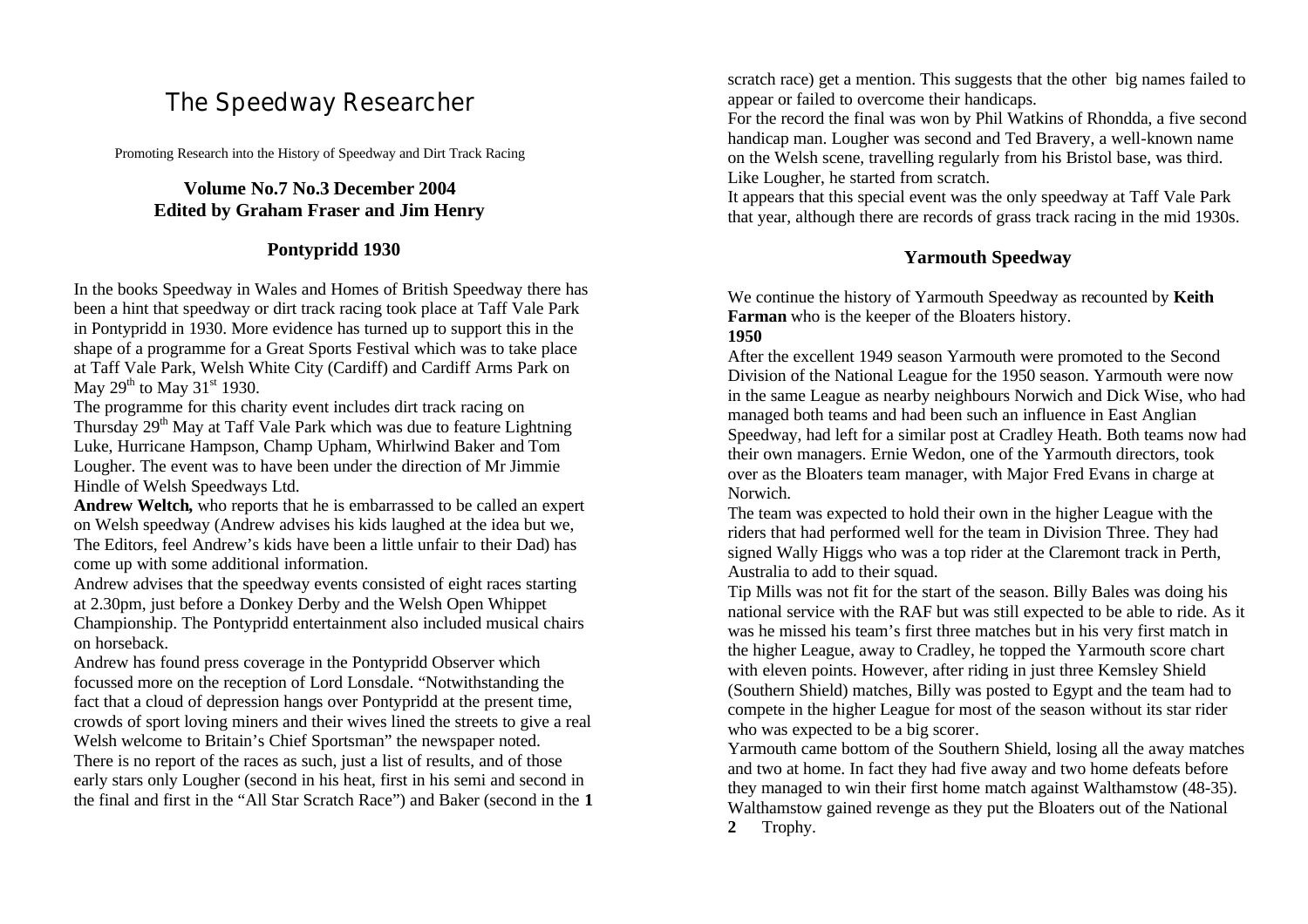The Bloaters' form in the League was far better than that in the Shield. Even without Bales, on their tricky little track, the team held its own but they were woefully weak away from home.

Billy Bales came back on leave at the end of the season and scored 27 points in just three meetings. If he had kept this up all season, that is scoring nine points a match, the team could have pulled off wins at Ashfield, Newcastle, Walthamstow and could have averted the home defeat by Cradley's Heathens. This extra points haul could have elevated the Bloaters to thirty two points which would have placed them fourth. However in reality they finished in twelfth position in a fifteen team League.

They had an unusual number of injuries to regular team members which finally took their toll and left the team fighting and fighting hard. Although not winning away, the team did very well at home and it was not until they were struck with injuries that they lost two out of their last three home meetings.

Bill Maddern (an experienced Australian rider) joined the team and at times both he and Wally Higgs rode exceptionally well. However, it was unfortunate that both received leg injuries which curtailed their contributions. Higgs had appeared very useful but needed time to adjust to the smaller British tracks as his Claremont base was one of the Australian monster tracks. Unfortunately for Bloaters, time was not something they had in abundance. Yarmouth also included several London riders including George Flower, Vic Ridgeon, Jim Purdey and Johnny Fry.

The jinx of being the team captain struck again in 1950. Reg Morgan, who had done such a good job in 1949, started the season as the captain. Like so many Yarmouth captains he lost form and asked for a transfer but was persuaded to stay but not as captain.

Bill Carruthers, who was having a really great season, took over as the new captain. Bill was involved in a very bad crash with Johnny White and Bruce Semmens in the home match against Ashfield on  $7<sup>th</sup>$  September. Wild man Bruce was excluded but poor Bill was taken to hospital with a very bad compound fracture of his right leg.

No rider wanted to be captain after Bill's crash. As far as they were concerned it was the last straw as every rider who had captained the side had lost form or had been hit by bike trouble. So, for the rest of the season, the team had no official captain.

After being relieved of the captaincy Morgan rode well again but the biggest strides were made by Fred Brand who improved greatly and **3**

by the end of the season was beginning to score well away from the Bloater Pond. Tip Mills had the best home average and was ever present in the League meetings, as were Brand and White who raced in all the fixtures.. Tip did miss just two Shield meetings. In all Yarmouth used fourteen riders.

It was noticeable that the Yarmouth team's line up was always being changed, only Billy Bales, Reg Morgan and Bill Carruthers did not ride as reserve. Ten riders rode at reserve at one point of the season or the other. Yarmouth received compliments on the standard of racing at the track. Every match had been a thriller and few tracks could boast of better racing. In spite of the weather, and a general tendency towards a drop in attendance figures at the majority of Speedways, Yarmouth announced they had maintained and even shown a slight average increase. The track surface had been changed at the start of the season to brick dust mixed with crushed shingle but this was not a success as the riders complained because it penetrated the engines causing the riders considerable expense. So the management obtained a new type of shale and the improvements to the track were noticeable in the race times.

The record was held by Billy Bales at the start of the season at 72.2 seconds but it was shattered and ended up at 69.8. This time was first set by Eddie Rigg in the World Championship round and was equalled by both Ken Le Breton and Phil Clarke. Both the latter riders achieved this time in the second half scratch race final, the last race of the meeting, and, in Clarke's case it was the very last race of the 1950 Yarmouth season. Track records are very rarely broken in the last heat of a meeting and I believe that no other track could match this feat proving that the Yarmouth track was in excellent condition in 1950.

#### **1951**

After three seasons working together, Yarmouth and Norwich finally went their own ways, with Yarmouth no longer having any Norwich directors. The Norwich manager, Fred Evans, transferred six of the riders who had been loaned to Yarmouth. The exception was Billy Bales who was kept on Norwich's books. This was to cause a lot of friction between the managements of the two teams.

When Bales came home for a fortnight's leave he refused to ride for Norwich and was programmed to ride for the Bloaters at Liverpool but the Speedway Control Board would not allow him to ride. For that meeting the Bloaters had just six riders. **4**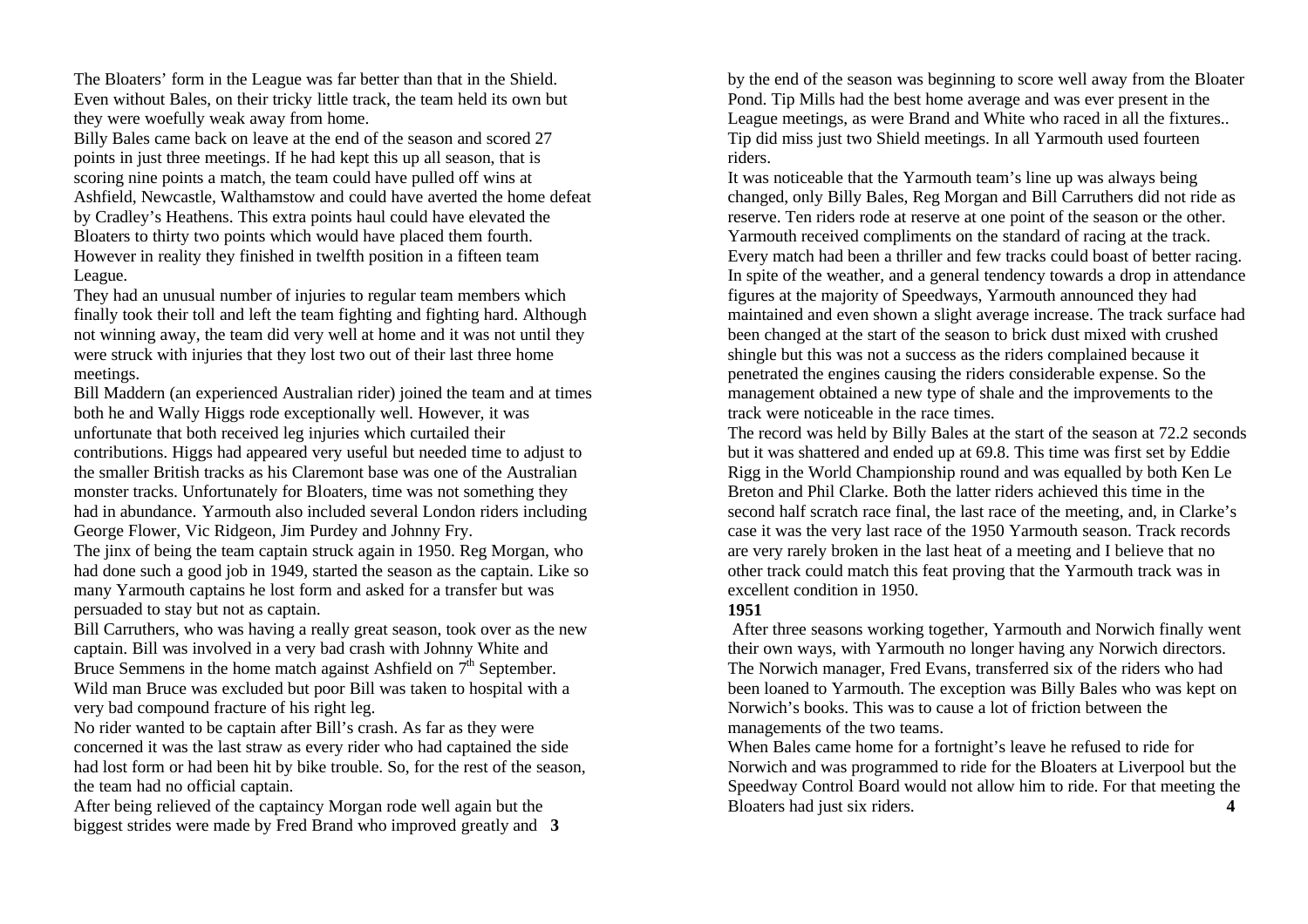A double blow hit Wedon before the season started. Bill Carruthers was still not fit to race and Bert Rawlinson could not continue due to a heart condition. Both riders, who had been good team men, never rode again. Coupled with this both Higgs and Maddern had decided to stay in Australia.

Wedon did however strengthen his team by signing Bob Baker from New Cross for £750. This proved a great success as over the next few seasons only Fred Brand would outscore him. Trevor Redmond was offered a twoyear contract but he did not accept a move to Yarmouth.

The weakened team started the season with the Kemsley Shield matches. They lost at Coventry and Walthamstow and also lost at home to Walthamstow and Norwich. Things got even worse in the next home meeting as they suffered their biggest home defeat, 23 – 61, to Norwich. The newly promoted Oxford then made it eight matches and eight defeats as they won both home and away.

Sid Hipperson was re-signed plus Cyril Quick was brought on loan for the remainder of the season. From then on the team just about held its own at Caister Road and even managed to beat Norwich 44 – 40.

For the second season they failed to win away from home. After the disastrous Kemsley Shield meetings they did manage to keep an unbeaten home record until the very last meeting of the season when Edinburgh, led by World Champion Jack Young, won by ten points. Again the team ended up near the bottom of the League finishing eleventh out of sixteen. After a bad start to the season Fred Brand became near invincible at Caister Road. In a thirteen match period he dropped just two points. He had two eighteen point maximums in the National Trophy and won the World Championship round with a classy maximum. In the Test Match in which Britain beat Overseas 65 – 45 Fred dropped one point to Bob Leverenz. Brand had a League CMA of 9.57 and Baker of 9.28. These two carried the team in most of the matches. For all the official matches the averages were Baker 8.98; Brand 8.83; Morgan 6.39; Quick 5.78; Mills 5.06. The ever popular but injury jinxed Sid Hipperson averaged 4.22 and had to retire after 19 matches as the speedway insurers would not provide him with cover. Vic Ridgeon averaged 3.82; Johnny White 2.91; George Flower 1.33; Terry Courtnell 1.33; Alby Thomas, the only New Zealander to ride for Yarmouth, and Jim Purdey both failed to score.

The crowds were up and this was helped as Wedon had put on special second half races with top riders. These included Jack Parker the Belle Vue **5** legend, the young Wimbledon star Ronnie Moore, England and

Harringay star Split Waterman and Bradford Test star Eddie Rigg. The match against Coventry was staged during the Coventry holiday week and they brought 22 coaches of fans who were also looking for a day out at the seaside. This resulted in Yarmouth's biggest crowd of the season of 12,000. For the record Leicester also brought a big following from the Midlands. To be concluded.

Footnote (1): **Keith Farman** wishes to point out that the Yarmouth race jacket featured a silver herring which were known locally (and elsewhere in fishing communities) as "Silver Darlings." The herring was smoked to manufacture a bloater.

Footnote (2): **Keith** also wishes it noted that the Harry Edwards who featured in his articles about Suffolk Speedway was a local farmer and not the Harry Edwards who rode for Walthamstow, Belle Vue, Norwich and several other teams.

Footnote (3): The Editors would like to thank **Keith** for compiling a League table and results table for the Coronation Cup 1953. Keith should have been acknowledged for his help in the last edition.

### **Irish Speedway**

I'll admit that I have an interest in this because Scottish sides raced in the Emerald Isle. It also occurred to me that it might be an interesting exercise to nail down a record of meetings staged there and tie in with the request that we had for details of short lived venues.

I intend to reproduce a list compiled by **Barry Stevenson** from Workington and invite you to add to it if at all possible. I'd be happy to compile and hold for distribution the heat details.

The first is Gibson Park in Belfast. This track staged meetings in 1947 but when and what they were is not known so any information would be welcome.

The second is Santry Stadium which is in Dublin. In 1948 it is known to have staged the following meetings 30.5. Ireland v England (40-33); 18.7. v Stoke (or Hanley); 1.8. v Glasgow; 8.8. v Eastbourne; 29.8 v England Select 5.9. v Midland Select; 12.9. v Belfast. Heat details, results and details of any other fixtures would be welcome.

Next is Gibson Park, Belfast 1949. The only meeting there is a record of is versus a Scotch Team staged on  $26<sup>th</sup>$  August which resulted in a 21 – 18 win for the visitors. Yet again, heat details of this meeting plus details of **6** any others staged at this venue would be welcome.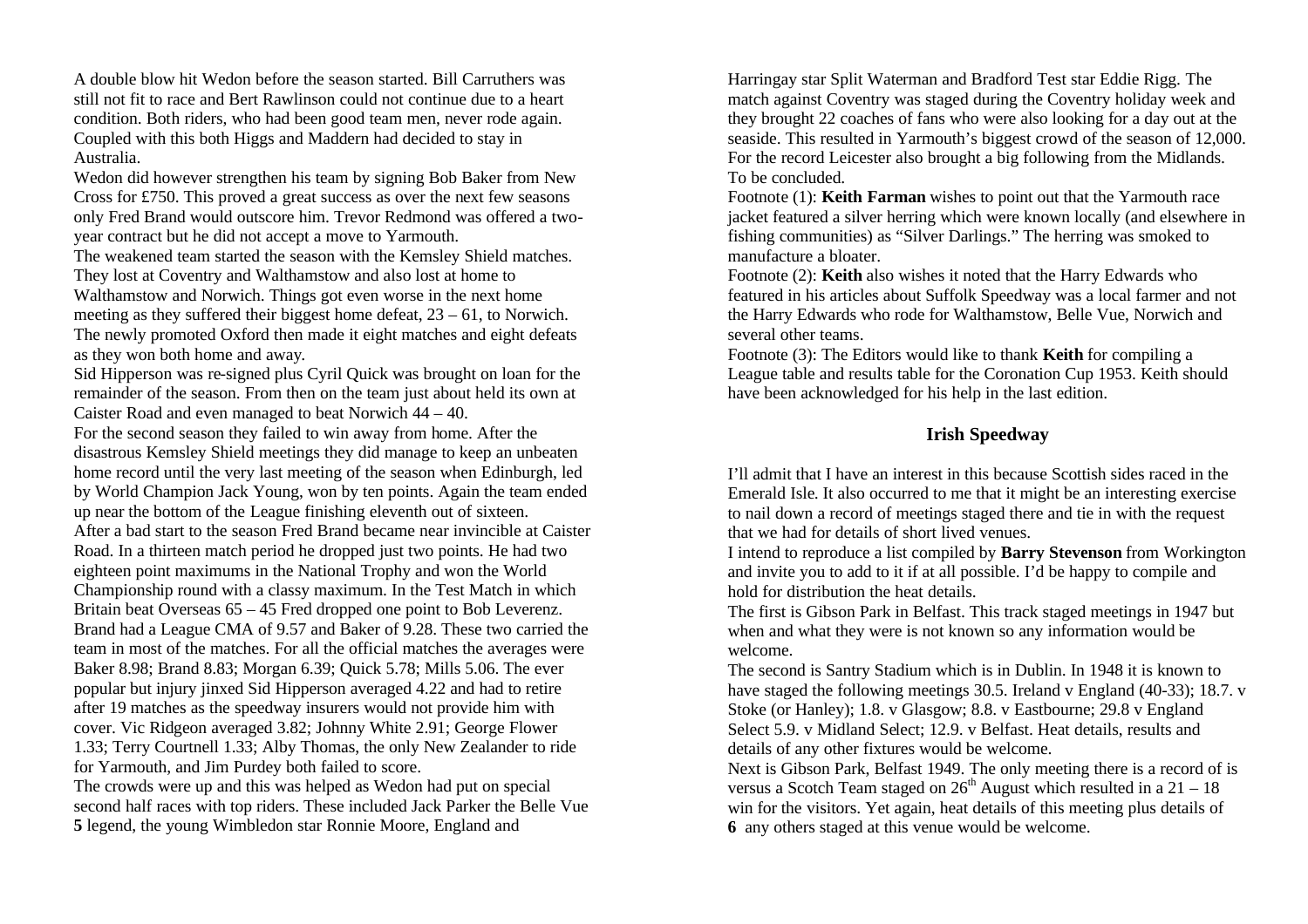The 1949 season at Santry Stadium is quite sketchy. Information points to there having been five meetings. The following three fixtures are known 17.4 v Midlands Select; 29.4 Individual Championship and 8.5. v English League but no details of these meetings are to hand. Details of these plus any others are therefore sought.

Next I'll look at Dunmore in Belfast in 1950. Some meeting details were published in the Speedway News so this is not a total black hole. Known meetings are 20.5 Dunmore Trophy (won by Tom Turnham); 27.5 Best Pairs; 3.6. Turnham's Team v Lloyd's Team; 10.6 v Manchester Starlets; 17.6. v The Rest; 24.6 Trophy meeting (won by Ken Sharples); 15.7. v Liverpool; 22.7. v Northern Tracks; 29.7. Three Laps Championship; 4.8. Best Pairs (won by Ken McKinlay & Peter Dykes); 11.8. v Liverpool; 18.8 v Glasgow Tigers; 25.8 Belfast Riders' Championship. In addition there were meetings on 1.7. and 8.7. for which there are no details. Full details for these meetings would be welcome.

Finally for this article I'll look at Shelbourne Park in Dublin which was promoted by Ronnie Greene the man probably better known as the manager of Wimbledon. The known record is 7.5. Shelbourne Championship; 14.5. Best pairs; 21.5. v East London; 28.5. v Tamworth; 4.6. v Exeter; 11.6. v Southampton; 18.6. v Liverpool; 25.6v Ashfield; 2.7. v Glasgow Tigers; 9.7 v London; 16.7. v Walthamstow; 23.7. v Bristol; 30.7. v Belle Vue; 6.8 v Harringay; 13.8. v Halifax; 20.8. v Ashfield; 27.08 v New Cross; 3.9. v Plymouth; 10.9. v Belle Vue; 17.9. Best Pairs; 24.9. England v Australia; 1.10. v West Ham; 15.10. Supporters Trophy; 22.10. Irish Open Championship; 29.10. v Bill Kitchen's Team. All the results are known and a number of the heat details for the matches are in the contemporary magazines.

In the next edition I'll cover a bit more Irish history. **Jim Henry**

#### **Can You Help?**

**Roger Beaman**, 47 Peel Way, Tividale, Olbury, B69 3JX. Tel: 0121 532 8614. Is looking for details of the second half heat details for the following meetings, including the helmet colours the riders used in these events if you can also provide this information. The meetings Roger is looking for are: Cradley Heath **Home: 1960** – 7.5.v Poole; 16.4.v Rayleigh. **1961** – 3.6.& 9.9.v Edinburgh; 15.4.v Exeter; 6.5.& 15.7.v Middlesbrough; 19.8.v Newcastle; 8.4.v Plymouth; 12.8.v Poole; 29.4.& 1.7.v Rayleigh; 10.6.& 22.7.v Sheffield; 1.4.& 22.5.v Stoke; 13.5.&17.6.v Wolverhampton. **Away:** 

**1960** – 18.6. at Bradford; 17.6.& 1.7. at Bristol; 30.7.at Edinburgh; 30.5.&20.6. at Liverpool; 21.9. at Poole; 15.4. at Rayleigh; 28.7. at Sheffield; 26.7. at St Austell; 13.8. at Stoke; 2.8. at Yarmouth. **1961** - 21.8.& 2.10. at Bradford; 23.9. at Edinburgh; 7.8. at Exeter; 20.4.& 8.6. at Middlesbrough; 12.6. & 28.8. at Newcastle; 11.8. at Plymouth; 13.4.&27.4.&17.8. at Sheffield; 31.3.& 20.7. & 21.10. & 26.12. at Stoke; 23.6.&1.9.&20.10. at Wolverhampton; 25.7. at Yarmouth. **Philip Dalling**, 2A Chapel Mews, Rupert Street, Ilkeston, Derbyshire. Tel: 0115 930 2217. is working on the history of Nottingham Olympic Speedway (1928 – 32), Nottingham White City (1932 – 38) plus he is also working on histories of Mansfield Woodhouse (also known as Park Hall) (1928) and Long Eaton (1928 – 54). [Philip has had articles published in the Nottingham Evening Post on Louis Lawson and Fred Strecker on 17.2.2004 and 24.2.2004 respectively. We reproduce the article on Fred Strecker in this edition. The article on Louis Lawson is similar to an article about him in a recent edition of The Vintage Speedway Magazine.] **Jim Henry**, see page 24 for contact details, is seeking heat details for the Santry v Glasgow match staged in Dublin on 1.8.48. but would settle initially for a result and details of scorers. He is also seeking information about a Santry v Glasgow Select match staged on 30.6.1950. Finally, he would also like to know when Norwich changed from being nicknamed The Canaries to be called The Stars and if Sheffield were known as The Blades or The Tigers in 1946. Finally, an early 1947 Speedway News mentions Middlesbrough being interested in an experienced rider – Able Seaman W. Brierley. Was he the same Walter Brierley, who was the mascot at Marine Gardens, Edinburgh and Glasgow White City in the late 1920s, early 1930s ?

#### **Feedback**

**Vic Butcher**, 7 Derwent Close, Tangmere, Chichester, PO20 2FQ writes to advise that he has been in contact with Paul Eustace and Paul considers the missing rider in the Southampton line up in the meeting at Glasgow White City on 3 June 1939 was Ed Pye. Presumably this is the rider known as "Crusty" Pye. [Now that suggests an article on rider nicknames to us. For example the Speedway World (4.8.48) mentions Stoke's Lindsay Mitchell being dubbed "Wing Lee" because he bought a pair of oriental type **8** pyjamas. – Any takers on this one? **Editors.**]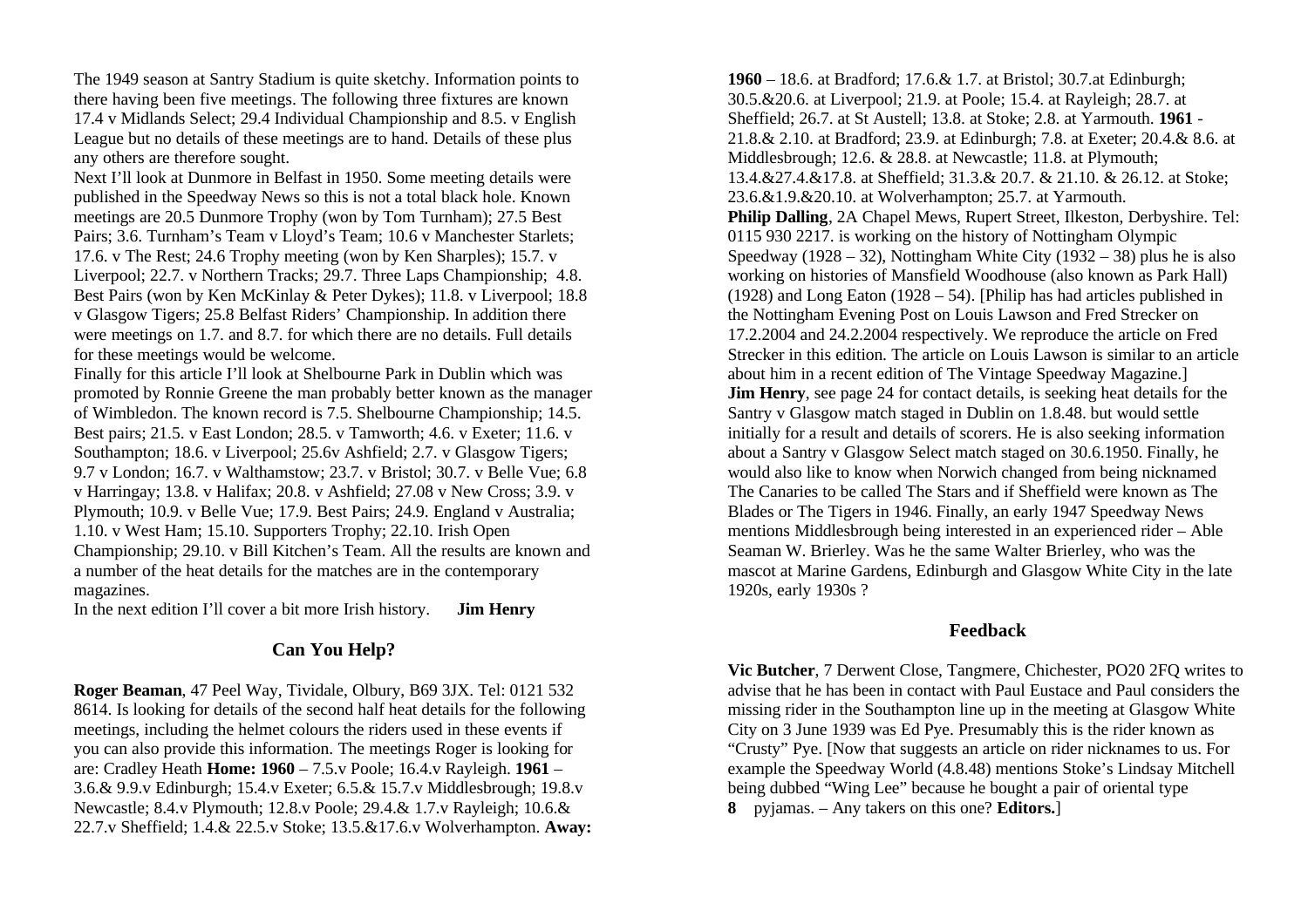### **Am I The Fluence?**

I promise not to mention any new emerging venture again until it is up and running. I welcomed back Plymouth just before it appeared to go phut. In the last edition I was welcoming back Scunthorpe for 2004 action when news broke that it was unlikely to run any fixtures. OK it is likely to be used as a training venue but open meetings seem to be out of the question. Maybe it is just coincidence **but** given my Jonah like qualities elsewhere, I can't take any chances that will set back any speedway venture. I'll just wait until the new tracks are up and running before commenting. My reason for mentioning new venues is that we would welcome track details to add to our previously featured  $A - Z$  of track information. **Jim Henry**

#### **Meeting Abandoned Due to Lack of Interest**

**Vic Butcher**, our man in Southampton, has sent us this interesting item with the most unusual headline.

One of the most unusual official matches I have come across took place, or should I say, part took place, at Southampton on 18 May 1937. On that date Saints were due to race against Leicester in a Provincial League match. In those days, teams were of six riders plus two reserves with team members riding four times and the reserves twice giving a fourteen heat match. Unfortunately, Leicester arrived without two team members or either of the reserves. In an attempt to help the visitors, Southampton agreed to loan Doug Wells and Joe Delaney to fill the two missing team places and another Leicester based rider was available to cover both reserve berths. Racing commenced but at the end of heat six the score stood at Southampton 30 Leicester 4 thanks to four  $5 - 1$  heat scores and two  $5 - 0$ heat scores. From a Leicester standpoint heat seven was a triumph as it produced a three all although this might, possibly have been more due to an engine failure for Cyril Anderson than anything else. This made the score at the interval  $33 - 7$  by which time Charlie Knott, never one to suffer fools, had seen enough.

He cancelled the remainder of the match and proceeded directly to the second half. Presumably this was with the agreement of the Steward (referee of the day). At that time Stewards tended to based at one track and, indeed, in a later programme was referred to as OUR Steward. (Vic wonders what modern day referees would have made of this.) **9**

Shortly after Leicester dropped out of the League so the problem of what to do about the fixture never arose.

(**Jim Henry** adds that the Edinburgh versus Wombwell 1930 Northern League fixture at Marine Gardens was brought to a halt after four out of the six races had ended  $5 - 1$  to Edinburgh. The result of this fixture stood. In 1953 the Edinburgh v Liverpool National League Division Two fixture was cancelled after the Liverpool promotion had failed. Edinburgh were all set to stage the meeting. News filtered through to Edinburgh on the Friday night as Liverpool riders were taking part in a meeting at Motherwell. Programmes were printed for this meeting but they are extremely rare as it is understood that the promotion destroyed them because no meeting was staged. Some did survive to be included in the bound volumes of the 1953 programmes. Coatbridge had a couple of meetings with rider availability problems in July 1968 and staged a couple of "bounce" meetings to entertain the crowd when Belle Vue and Leicester failed to appear. Finally in 1994 the Linlithgow v Stoke fixture did not take place as the Stoke team failed to materialise. A hasty session in the pits resulted in a match dubbed Lightning v Thunder being staged featuring riders who turned up. Have you any information on other similar happenings?)

### **Newsplan**

We continue with our coverage of the Newsplan series. This time we look at Report of the Newsplan Project in the Northern Region October 1987 – September 1988. Written by David Parry and published by the British Library.

Advertiser Newcastle and Gateshead [Newcastle Central Library Oct 1981 – Dec 1983; Gateshead Library 1981 – date; North Tyneside Library March 1982 – date]; Advertiser and Post (Ashington) [Morpeth Library 1972; Auckland Chronicle [Durham County Record Office 1928 – Dec 1970]; Berwick Advertiser then Berwickshire and Berwick Advertiser [Berwick Library 1968 – 1977 & 1979 – date; National Library of Scotland 1978 – date]; Berwick Bulletin [National Library of Scotland March 1978 – Dec 1980]; Berwick Leader [Berwick Library 1987 – date; Morpeth Library 1987 – date]; Billingham and Norton Advertiser [Newspaper Offices June 1984 – Sept 1987]; Billingham Press [Newspaper Office 1970 – April 1972]; Stockton Express [Middlesbrough Library Jan 1953 – April 1972; Stockton Library 1953 – 1972]; Cleveland Standard [Redcar Library 1928 – May 1953]; North Mail, Newcastle daily Chronicle [Newcastle Central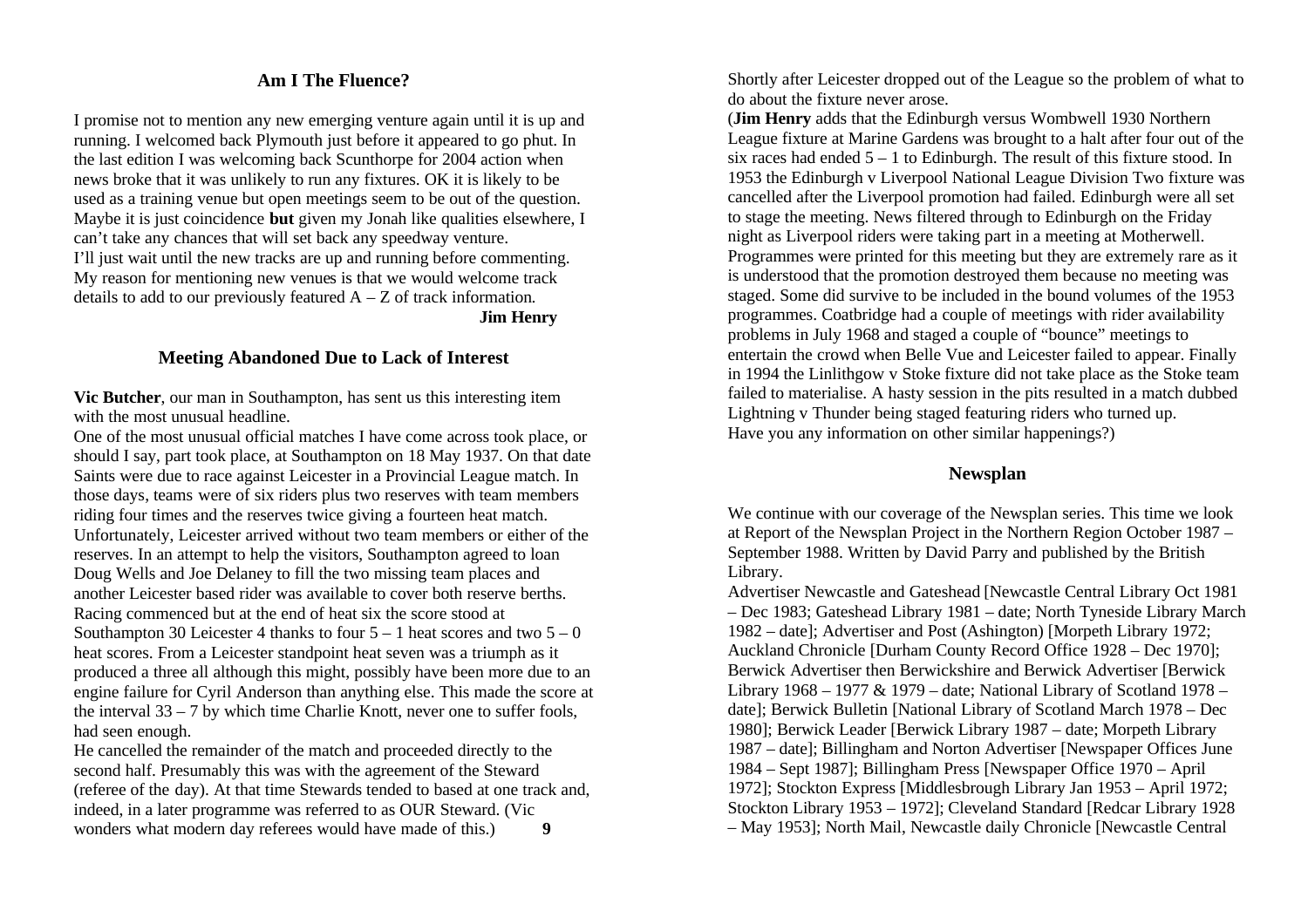Library 1929 – Sept 1939]; Darlington and Stockton Times [Darlington Library 1970 – Sept 1978]; District Weekly News (Newcastle) [Newcastle Central Library Jul – Aug 1932]; Durham Advertiser [Durham City Records Office 1929 – 1970]; Durham Chronicle [ Durham City Records Office 1929- 1930]; Echo (Sunderland) [Sunderland Library 1964 & 1970s]; Evening Chronicle (Newcastle) [Newcastle Central Library 1945 – 1963; 1975 – date]; Evening Chronicle Football [Newcastle Central Library Nov 1967 – Dec 1979 & Jun 1980 – date]; Evening Chronicle (Newcastle) [Newcastle Central Library 1961 – 1963; Newspaper Office 1929 – date]; Evening Gazette (Middlesbrough) [Middlesbrough Library 1928 – date; Newspaper Office 1928 – date]; Evening World (Newcastle) [Newcastle Central Library May 1929 – Sept 1930; Jan 1931 – Jan 1932]; Evening World (Newcastle)(Football Edition) [Newcastle Central Library May – Nov 1929 Aug 1930 – May 1931]; Journal (Newcastle) then Newcastle Daily Journal, North Star and Courant1929 – 1930 then Newcastle Journal 1930 – 1939 then Newcastle Journal and North Mail 1939 – July 1958 [Newcastle Central Library complete run]; Northern Daily Mail (Hartlepool) [Hartlepool Library 1928 – date]; Newcastle Weekly Chronicle [Newcastle Central Library 1929 – 1940 Jul 1946 – April 1953]; Sports World (Newcastle) [Newcastle Central Library May 1929 – Nov 1930]; Sunday Sun (Newcastle) [Newcastle Central Library 1929 – date]; Teesside Star (Middlesbrough) [Cleveland County Archives Jan – Dec 1966]; Teesside Times (Middlesbrough) [Middlesbrough Library Aug 1986 – date]; Whitley Bay Seaside Chronicle [North Tyneside Library 1929]; Barrow Guardian [Barrow Library 1928 – July 1947]; Carlisle Journal [Carlisle Library 1928 – 29, 1931 – 33; 35; 37 – 39. Cumbria Record Office 1928 - 41]; Cumberland and Westmoreland Herald [Carlisle Library 1988 – date]; Cumberland News [Carlisle Library 1928 – date]; Evening Star (Workington) [Cumbria Record Office 1930 – 1933]; North Western Evening Mail (Barrow) [Barrow Library 1928 – 1980; Newspaper Office 1928 – 1943]; West Cumberland News (Whitehaven) [Workington Library 1931 – Feb 1936 Oct 1938 – Aug 1953. Newspaper Office 1928 – 1967]; West Cumberland Times (Cockermouth) [Cumbria Record Office March 1931 – 1947. Whitehaven Library 1928 – 31; 1933 – 37. Workington Library 1930 – 1933; 1936 – 1939]; West Cumberland Times & Star (Workington) [Workington Library Oct 1967 – April 1970; Feb 1971 – 1980]. **Jim Henry**

#### **Go on - Write an Article or Tell us your Research needs. 11**

#### **Rider Strikes**

Recently we featured an article about a threatened rider strike which claimed to be the only instance of a possible no show at the start of the season. However, from my research into Glasgow White City and Motherwell it appears that riders were sufficiently militant before the start of the 1947 season to hold up the start of fixtures until the pay wrangles were sorted out and a similar situation arose before the start of the 1954 season. The 1946 season took place against a background of rider discontent about the pay scales and this dispute is chronicled in the Stenners Annual which covers this season. It is also an ongoing story in the Speedway News editions for 1946. The Speedway Echo of 23 April 1949 reported a threat of a strike over the issue of pay for First Division riders. **Jim Henry**

### **A Bizarre Fact About Bonus Points**

**Gary Lough**, from Edinburgh, has responded about the issue of bonus points in Volume 7 No.1. as follows. I found a most unusual fact. It happened during a National League fixture between Milton Keynes and Wimbledon. The Dons scored a huge away win,  $47.5 - 30.5$  but it was a Milton Keynes Knight who made history in this match. Heat 13 finished Roger Johns (W) first, Nigel De'ath (MK) second, while Kevin Smart (MK) and Jeremy Luckhurst (W) dead heated for third place. Nothing unusual you may think. However, Kevin Smart failed to score in the rest of his outings, and, by grabbing the bonus point in that race he became the first rider in speedway history (according to the Speedway Star correspondent) to score more bonus points than actual points in an official fixture. Gary is unaware of this happening since but wonders if anyone else has encountered this.

#### **Midlands v South Cup 1947 & North v South Cup 1948**

**Alex Broadhurst** pens this item. Whilst we normally would include this as a centre page spread, Alex's notes make it more suitable as a stand alone article. **14**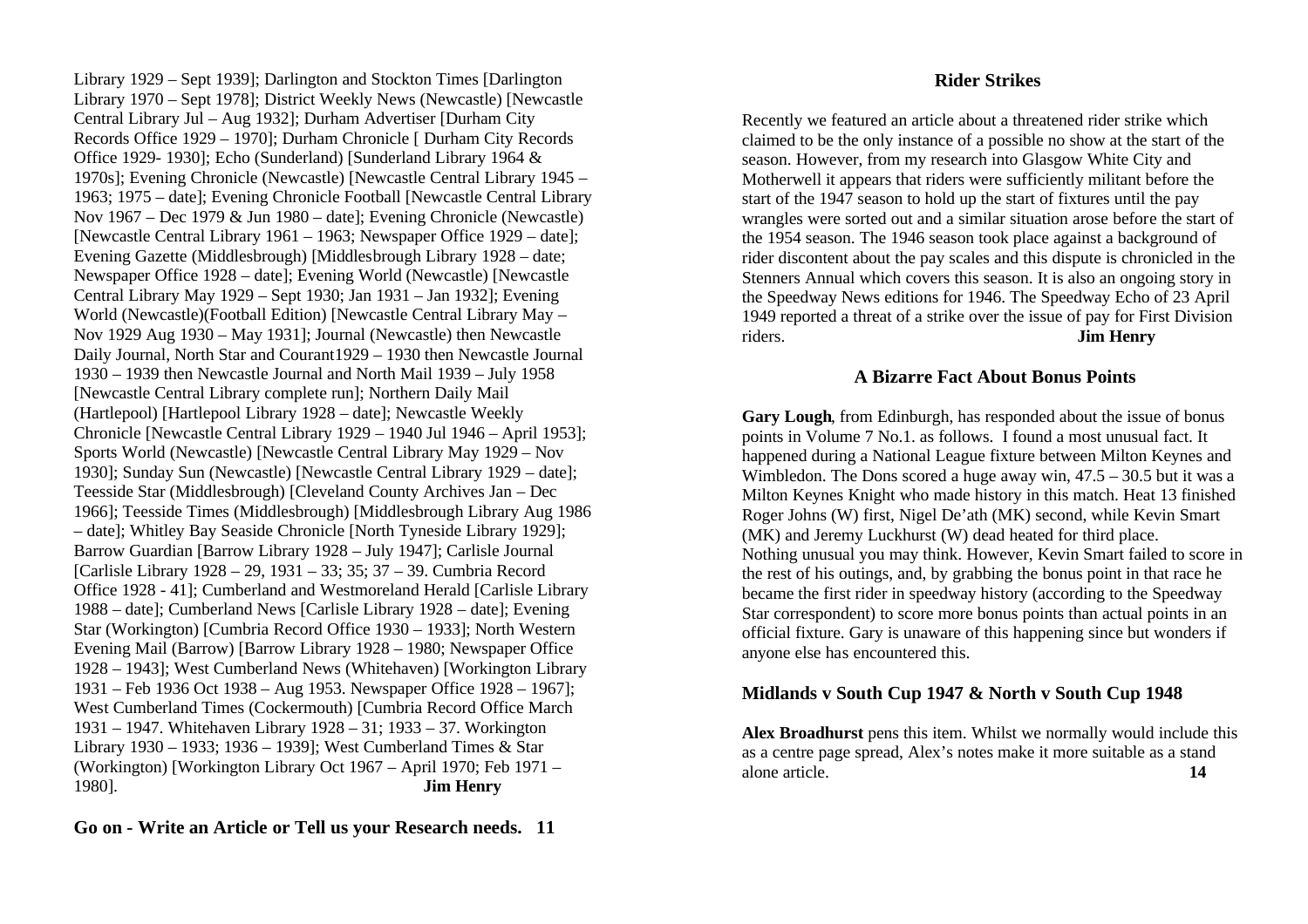The Speedway Researcher pages detailing results and tables of filler competitions set me off looking into those for the Third Division of 1947 /1948. They get little mention in Stenners or in other journals of the day. **1947**

The 1947 competition was the brainchild of Tamworth promoter Arthur Westwood and was announced in the Speedway news as the Northern and Southern Cup. This became the North v South Cup and later the Midlands v South Cup, although Exeter was still advertising it as the North v South Cup in their local press at the end of the season. The eight team league was split into two regional divisions, racing 1 home and 1 away. Match points awarded were 2 for a home win and 3 for an away win. There was only one draw and I have assumed points were awarded 1 for a home draw and 2 for an away draw. Perhaps a more knowledgeable researcher could confirm this.

#### **Midlands**

| Away Team       |                               |                         | Cradley Hanley Tamworth Wombwell              | Points |
|-----------------|-------------------------------|-------------------------|-----------------------------------------------|--------|
| Home Team       |                               |                         |                                               |        |
| Cradley         | $xxxxx - 64 - 32 + 47 - 49$   |                         | Not Raced?                                    | 5      |
| Hanley          | $55 - 39$ xxxxxx $48 - 48$    |                         | $64 - 32$                                     | 8      |
| <b>Tamworth</b> | $54 - 42$ 60 - 35 xxxxx       |                         | $49 - 35$                                     | 11     |
| Wombwell        | $45 - 51$ $40 - 54$ $54 - 42$ |                         | <b>XXXXXX</b>                                 | 2      |
| South           |                               |                         |                                               |        |
| Away Team       |                               |                         | Eastbourne Exeter Plymouth Southampton Points |        |
| Home Team       |                               |                         |                                               |        |
| Eastbourne      | <b>XXXXXX</b>                 | $34 - 62 \quad 60 - 34$ | $57 - 38$                                     | 10     |
| Exeter          | $45 - 51$                     | $xxxxx \quad 51 - 45$   | $69 - 27$                                     | 7      |
| Plymouth        | $46 - 50$                     | $48-47$ xxxxxx          | $41 - 54$                                     | 2      |
| Southampton     | 57.5-38.5                     | $61 - 34$ $60 - 36$     | <b>XXXXXX</b>                                 | 9      |

The opening meeting was the Tamworth v Wombwell match on 18 June and appears to have been raced over fourteen heats. All other matches were raced over sixteen heats. The Cradley Heath v Wombwell fixture was raced at Tamworth. Because of a petrol shortage, Eastbourne's home match v Exeter was raced at Exeter on 15 October. The Government had just abolished the basic petrol ration. Being an out of town track, Eastbourne were worried that their attendance would be badly affected. Exeter won and, as the "away" team, received three points. I have been unable to find a result for a Cradley Heath v Wombwell match and I do not believe it was raced. Tamworth won the event winning the final 55 – 41 from Eastbourne on 5 November at their Fazley circuit.

**1948 15**

The 1948 competition was christened the North v South Cup throughout. The twelve Third Division teams were split into North and South groups and paired off to race home and away. Just two matches each. Hull and Southampton had the best results in the competitions and met in the final at Cradley Heath on 15 October. Southampton won the trophy beating Hull  $53 - 43$ .

#### **North**

Hanley 65 Wombwell 31 & Wombwell 58 Hanley 38 Aggregate Hanley 103 Wombwell 89. Cradley Heath 38 Tamworth 58 (At Hanley) & Tamworth 49 Cradley Heath 46 Aggregate Tamworth 107 Cradley Heath 84 Hull 68 Yarmouth 28 & Yarmouth 40 Hull 56 Aggregate Hull 124 Yarmouth 68 **South** Plymouth 57 Exeter 38 & Exeter 65 Plymouth 31 Aggregate Exeter 103 Plymouth 88 Poole 52 Coventry 44 & Coventry 59 Poole 37 Aggregate Coventry 103 Poole 89 Southampton 67 Hastings 28 & Hastings 21 Southampton 75 (At Plymouth) Aggregate Southampton 142 Hastings 49 [Any other interesting but obscure tournaments you would like to tell us about? {Note Hanley = Stoke} **Editors** ]

### **Bizarre Happenings**

The Speedway World of 4 June 1947 carried an article about a track fatality in Prague. It wasn't a rider this time, it was a mechanic. In a ten man handicap race a rider crashed into the fence which collapsed onto the track bringing down another four riders in the race. A mechanic, who rushed to release one of the riders trapped under the fence was hit by both flying rider who had crashed into the melee and the rider's machine. The item reported that the mechanic was killed instantly.

The same publication for 28 July 1948 carried an article about Eric Williams, then a junior rider. Seems Eric broke his leg when riding for Birmingham. The report stated that Eric was in hospital and had had a bad dream in which he had imagined himself falling into space and contrived in some mysterious way to managed to re-break the partly healed limb. **Jim Henry**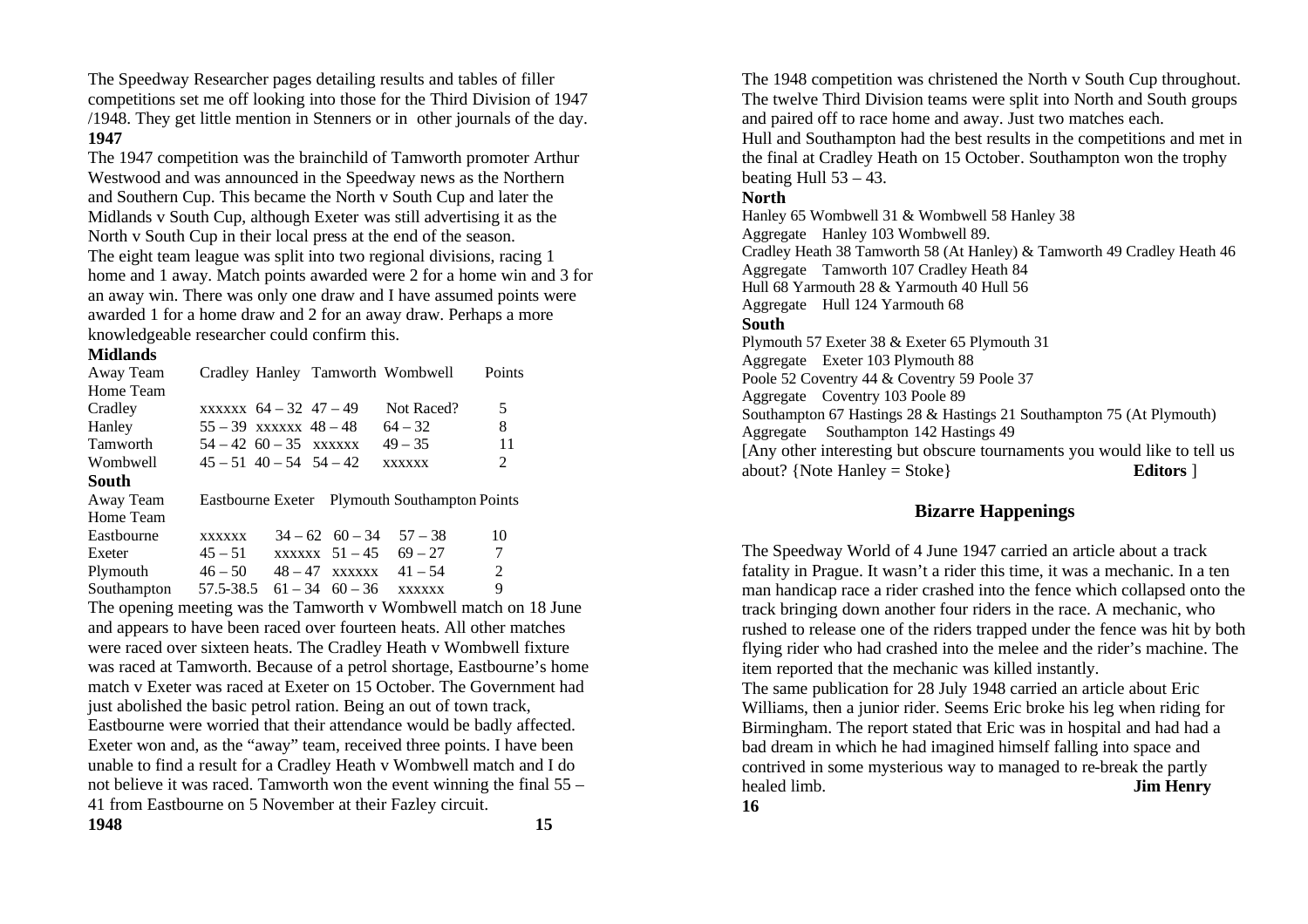#### **Nelson 1967**

#### **Vic Butcher**, sends us this report.

Further to the note in the September 2004 edition of The Speedway Researcher, I set out below the details of the Nelson (Lancashire) meetings for 1967. You will see the meetings were numbered consecutively irrespective of the type of event. Therefore the numbers on the speedway programmes do not seem to make any sense. I have not been able to track down all the results but the Olympiad was won by Goog Allan and the Seed Hill Trophy by Bruce Cribb. Nelson beat Sheffield  $58 - 37$ . Programmes exist for all the speedway fixtures but I am uncertain of the results of the Wolverhampton and Glasgow fixtures. (Vic adds he feels sure Northern based contributors will know.) The meeting staged on 29 July is interesting. The subsequent programme refers to the solos taking the jumps so it appears to have been a stadium motocross type of event. Some of the riders involved were reported as 'looking for speedway equipment.' Sidecars and speedcars were also on the programme. Meeting (M)1 22.7.- Stock Cars; M2 29.7 – Cavalcade of Speed; M3 5.8. – Speedway – Olympiad Trophy; M4 12.8. – Nelson v Wolverhampton B; M5 19.8. – Stock Cars; M6 26.8. – Nelson v Sheffield B; M7 2.9. – Speedway Nelson v Glasgow B; M8 9.9. – Stock Cars; [No meeting 16 September – World Final] M9 23.9. – Speedway Seed Hill Trophy plus Sidecars; M10 30.9. – Stock Cars. [**Editors** This takes us a good way forward but there are still gaps in the availability of meeting details.]

### **Superstars of the Dirt Track**

**Philip Dalling's** article on Fred Strecker and George Dykes, published in the Nottingham Evening Post is as follows.

The city of Nottingham has applauded several outstanding sporting duos over the years: Torvill and Dean (ice skating), Clough and Taylor (football), and, Hadlee and Rice (cricket), are the most obvious examples. Many years before those successes, Nottingham boasted a colourful twosome which brought fame and success to the city in a sport which, in its heyday, rivalled soccer as a spectator and headline attraction. Fred Strecker, from St Ann's and George Dykes from Burton Joyce, were home-produced stars of the Nottingham speedway team which **17**

operated out of the long vanished White City Stadium in Trent Lane, Colwick, throughout the 1930s.

Strecker and Dykes were the speed stars of the madcap 1930s era of the sport, the predecessors to Gunthorpe man Louis Lawson who was a hero of speedway's golden age of the late 1940s and early 1950s.

The teenage Lawson was inspired to become a speedway star by the Strecker and Dykes duo's performances at Nottingham White City and, during his successful career for Belle Vue and England, he kept in close touch with Fred and George, who gave advice and help with the preparation of his racing machine.

The Strecker and Dykes partnership survived the end of their speedway careers, which were brought to a close by the outbreak of the Second World War. They went on to run a car dismantling business close to the stadium where they had thrilled huge pre-war crowds.

When the new craze of stock car racing was introduced at Long Eaton Stadium in 1954, Fred and George, although now not far off their fifties, built the heavily armoured cars then in vogue and set about the opposition.

West Bridgeford businessman Frank Hughes who, with his stock car driver brother Neville, later promoted the sport at Long Eaton, recalls that the Strecker / Dykes technique never varied whether in the two wheel or four wheel form of racing. "George made the gap and Fred went through it – it was as simple as that," he said.

The Nottingham speedway team had a roller-coaster existence. Competing in the 1930 Southern League and the 1933 National league, the team rode against the top British opposition in the form of Wembley, Manchester Belle Vue, West Ham and other leading sides. The world's finest performed at Trent Lane, with international fixtures against Australia and the United States.

Fred Strecker rode for several other teams apart from Nottingham – Harringay, Belle Vue and Southampton among others and made the long boat trip to ride in Australia in 1933.

Nottingham competed in the sport's second division in 1936 and 1937. In the latter year, with Strecker and Dykes riding as a pairing, the team finally found success, winning the Daily Mirror Trophy and the Coronation Cup.

Individually, Fred Strecker also won a magnificent silver trophy donated by Nottingham motor firm Oscrofts. George Dykes, despite injuries, **18** captained the side when he was available. In July 1937 both Fred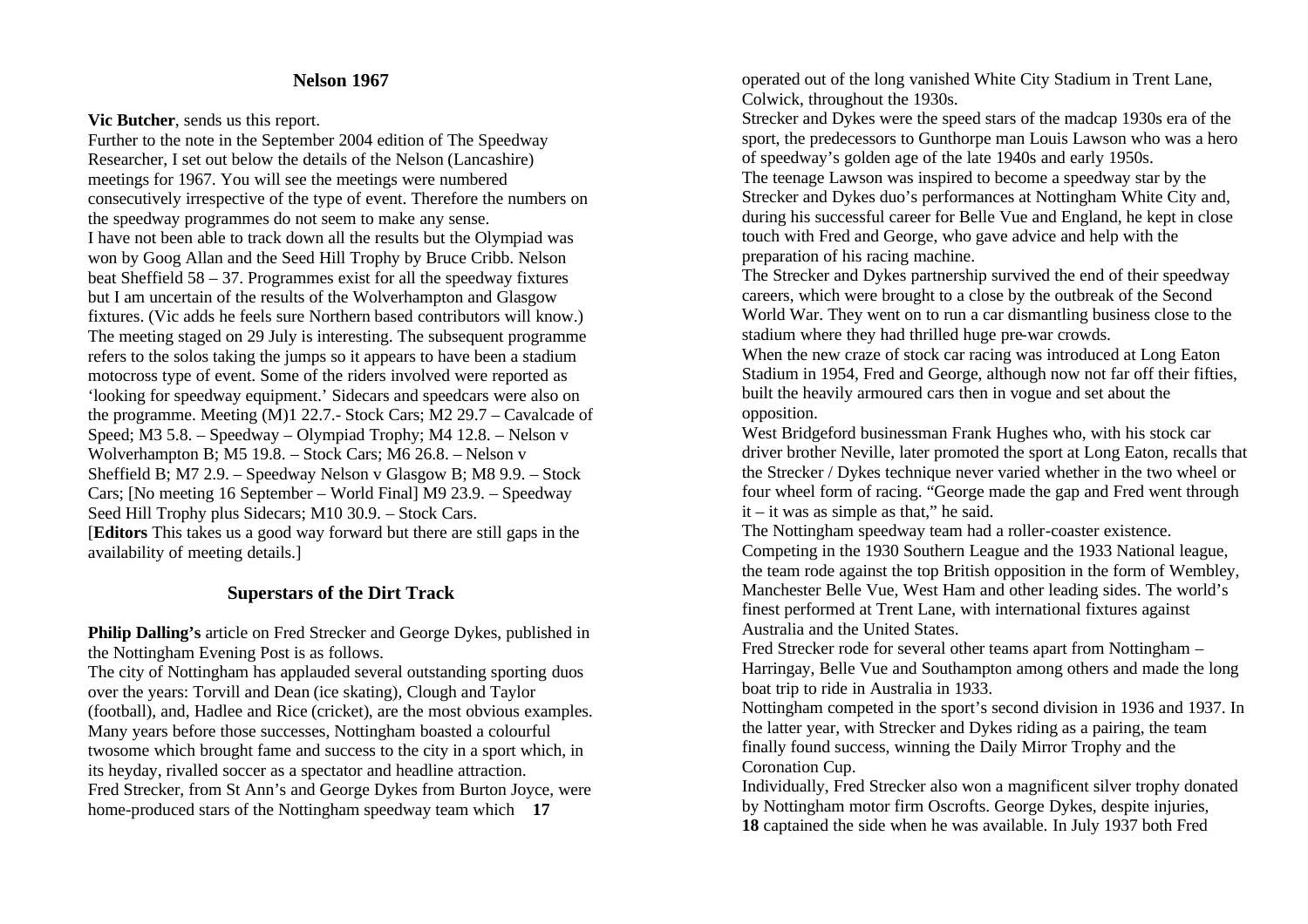and George, together with Nottingham team-mate George Greenwood, formerly of Wembley, rode in an English provincial riders side against Australia, who were led by the then world individual champion, Lionel Van Praag. The Australian team included another Nottingham rider, Billy "Cyclone" Lamont. More than 20,000 thronged the stands and terraces at Trent Lane to see Australia gain a narrow 55 – 53 victory. Tye following year saw Strecker and Dykes continuing at White City.

However, the enthusiasm evaporated and the team pulled out of the sport at the end of May 1938, with Nottingham's league fixtures being taken over by Leeds.

White City, a well appointed venue with covered accommodation for several thousand spectators, never heard the sound of speedway engines again, continuing with greyhound racing until its final closure in 1970. Strecker and Dykes continued their involvement with speedway after the war as the starting marshal and machine examiner at the Long Eaton track, before their Indian summer involvement with stock cars.

### **Testimonial Men**

As I pen this part of The Speedway Researcher I am aware that Frede Schott and Glen Cunningham are due to stage testimonial meetings. It set me thinking about how many men have had testimonials and I wonder if anyone has a list of the Testimonial men and men who have had other anniversary meetings that they could pass this on for publication. Name, Year, Track would suffice. Eg.

| <b>Frede Schott</b> | 2004 | Edinburgh (At Armadale) |                  |
|---------------------|------|-------------------------|------------------|
| Glen Cunningham     |      | 2004 Somerset           | <b>Jim Henry</b> |

#### **Rider Gradings**

In 1946 the riders in both divisions were graded on a scale which I think was one to five and paid according to the grading. Does anyone have information on the riders and their grades, which were amended during the season, and could do any article about them? If there is a published reference source that would be as helpful but I can't say I've seen this in any publication. Or, maybe to be a bit more honest, I have not paid any attention to it if I have seen it. **Jim Henry**

### **The British Match Race Championship**

**Keith Farman**, 230 Beccles Road, Gorelston on Sea, Great Yarmouth, NR31 8AH Tel: 01493 668139 has sent in an incomplete list of the details of the British Match Race Championship which was a major contest in the immediate post war era carrying a handsome trophy and a cash bonus paid out to the holder. Keith invites you to help him fill in the gaps. Keith is looking for dates (D) venue (T) and scores (S) for this event.

1931: Vic Huxley beat (bt) Colin Watson; (D,T,S) Jack Parker bt Vic Huxley (D,T,S).

1932: Eric Langton bt Jack Parker (D,T,S). Parker retired from the contest through injury.

1933: Langton resigned the title. Ron Johnson bt Claude Rye (D,T,S). Harold Stevenson bt Ron Johnson (D,T,S).

1934: Tom Farndon bt Harold Stevenson (D,T,S).

1935: Tom Farndon bt Max Grosskreutz (D,T,S). 5.06. New Cross Tom Farndon 2 Dick Case 0; 7.06. Hackney Tom Farndon 1 Dick Case 2; Tom Farndon 2 Dick Case ? (D,T,S).

Tom Farndon was killed in a track crash at New Cross and as a mark of respect the Championship was discontinued. The Championship was revived after the War. It was also known as the Gold Helmet which was the trophy presented to the winner. For a long time the championship was also known as "Parker's Pension" for reasons you will soon realise. 1946: Bill Kitchen nominated as holder. 9.05. Wembley Bill Kitchen 0 Ron Johnson 2; New Cross Bill Kitchen 2 Ron Johnson 0; 20.05. Wimbledon Bill Kitchen 2 Ron Johnson 0. 13.06. Bill Kitchen 1 Jack Parker 2; 15.06. Belle Vue Bill Kitchen 2 Jack Parker 1; 25.06. West Ham Bill Kitchen 0 Jack Parker 2. 23.07. West Ham Jack Parker 2 Eric Chitty 0; 27.07. Belle Vue Jack Parker 2 Eric Chitty 0. 10.08. Belle Vue Jack Parker 2 Ron Johnson 0; 21.08. New Cross Jack Parker 0 Ron Johnson 2; 2.09. Wimbledon Jack Parker 2 Ron Johnson 1. 26.09. Wembley Jack Parker 1 Tommy Price 2; 19.10. Belle Vue Jack Parker 2 Tommy Price 0; 23.10. Bradford Jack Parker 2 Tommy Price 1. 1947: 3.05. Belle Vue Jack Parker 2 Malcolm Craven 0; 6.05. West Ham Jack Parker 2 Malcolm Craven 0. 17.06. West Ham Jack Parker 2 Alec Statham 0; 19.06. Wembley Jack Parker 2 Alec Statham 0. 11.07. Harringay Jack Parker 0 Vic Duggan 2; 12.07. Belle Vue Jack Parker 0 **20** Vic Duggan 2. 1.08. Harringay Vic Duggan 1 Bill Kitchen 2; 7.08.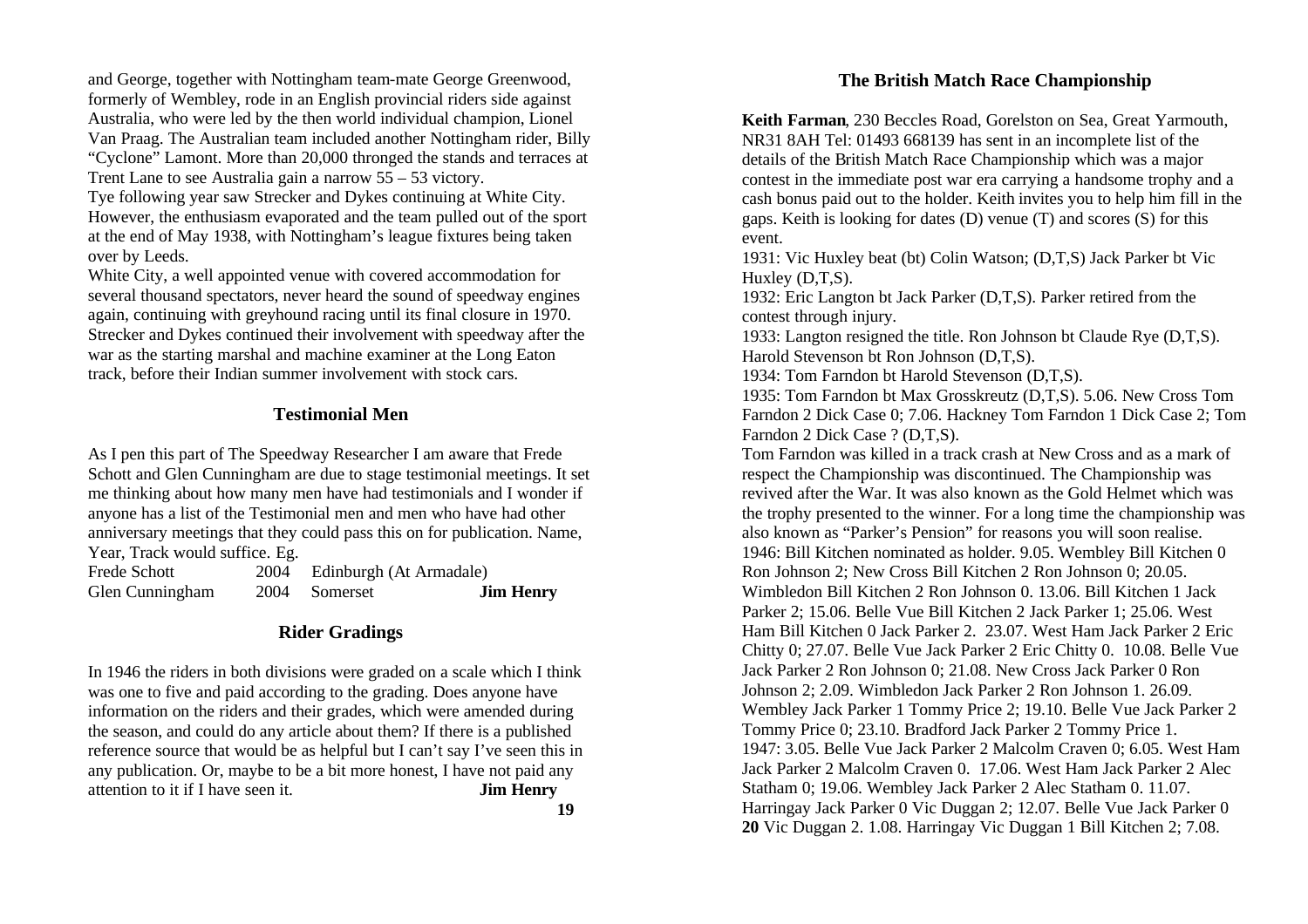Wembley Vic Duggan 2 Bill Kitchen 1; 20.09. Belle Vue Vic Duggan 2 Bill Kitchen 0. Vic Duggan resigned the title. 22.09. Wimbledon Jack Parker 1 Norman Parker 2; 27.09. Belle Vue Jack Parker 2 Norman Parker 0; 1.10. New Cross Jack Parker 2 Norman Parker 1. 1948: 28.04. New Cross Jack Parker 0 Ron Johnson 2; 1.05. Belle Vue Jack Parker 2 Ron Johnson 0; 6.05. Wimbledon Jack Parker 2 Ron Johnson 0. (Alec Statham was due to challenge but due to injury he was replaced by Eric Chitty.) 12.06. Belle Vue Jack Parker 2 Eric Chitty 0; 15.06. West Ham Jack Parker 2 Eric Chitty 0. 12.07. Wimbledon Jack Parker 2 Alec Statham 1; 18.07. Belle Vue Jack Parker 2 Alec Statham 1. 2.08. Wembley Jack Parker 2 Split Waterman 0; 11.09. Belle Vue Jack Parker 2 Split Waterman 1. 25.09. Belle Vue Jack Parker 2 Wilbur Lamoreaux 0; 7.10. Wembley Jack Parker 2 Wilbur Lamoreaux 0. 1949: 6.05. New Cross Jack Parker 2 Ron Johnson 0; 7.05. Belle Vue Jack Parker 2 Ron Johnson 0. 13.06. Birmingham Jack Parker 2 Graham Warren 0. Warren fell twice and did not contest the second leg. 23.07. Belle Vue Jack Parker 2 Aub Lawson 1; 26.07. West Ham Jack Parker 2 Aub Lawson 0. 20.08. Belle Vue Jack Parker 2 Tommy Price 0; 8.09. Wembley Jack Parker 1 Tommy Price 2. (Decider D,T,S.) 1950: 13.05. Belle Vue Jack Parker 2 Tommy Price 0; 18.05. Wembley Jack Parker 2 Tommy Price 0. 4.06. New Cross Jack Parker 0 Eric French 2; 1.07. Belle Vue Jack Parker 2 Eric French 0;10.07.Birmingham Jack Parker 2 Eric French 0. 15.07. Belle Vue Jack Parker 2 Bert Roger 0; 26.07. New Cross Jack Parker 2 Bert Roger 0. 22.08. West Ham Jack Parker 1 Aub Lawson 2; 26.08. Belle Vue Jack Parker 0 Aub Lawson 2. 1951: April Aub Lawson 2 Freddie Williams 0 (D,T.); Aub Lawson 2 Freddie Williams 1 (D,T.); 19.05. Belle Vue Aub Lawson 0 Jack Parker 2; 22.05. West Ham Aub Lawson 0 Jack Parker 2. 23.06. Belle Vue Jack Parker 2 Bob Oakley 0. Oakley withdrew through injury. 21.07. Jack Parker 2 Split Waterman 1; 27.07. Harringay Jack Parker 0 Split Waterman 2; 1.08. Wimbledon Jack Parker 1 Split Waterman 2. 14.09. Harringay Split Waterman 1 Aub Lawson 2; 18.09. West Ham Split Waterman 2 Aub Lawson 0; 24.09. Wimbledon Split Waterman 2 Aub Lawson 0.

1952: 12.04. West Ham Split Waterman 2 Jack Young 1; 25.04. Harringay Split Waterman 2 Jack Young 0. Waterman forfeited the title through injury. Ronnie Moore and Jack Young nominated to contest the vacant title. 26.05. Ronnie Moore 2 Jack Young 0; 27.05 West Ham Jack Young 2 Ronnie Moore 0; 4.06. New Cross Jack Young 2 Ronnie Moore

1. West Ham Jack Young 1 Split Waterman 1. (D). Split Waterman fell in the first race and a re run was announced. Split won what he thought was the rerun only to be told it was the second race and that the result stood at 1 each. At this point Split walked out of the meeting and Jack Young won the tie on default. No second leg was staged. (In match race formula it is normally accepted that a race will not be rerun but there have been instances of riders refusing to complete a match race or inviting a rerun where they consider their winning would be unmerited.) 28.07. Wimbledon Jack Young 2 Ronnie Moore 0; 29.07 West Ham Jack Young 2 Ronnie Moore 0. 26.08. West Ham Jack Young o Freddie Williams 2; 4.09. Wembley Jack Young 2 Freddie Williams 0; 10.09. Harringay Jack Young 2 Freddie Williams 0. To be continued.

#### **Publications**

#### **Bluey Wilkinson: West Ham's First World Champion**

The Tempus speedway history phenomenon rolls on with the latest publication by **Brian Belton** (who previously wrote a West Ham history for Tempus) follows the footsteps of Johnnie Hoskins and others in cataloguing the history of the legendary pre-war Aussie star Bluey Wilkinson. As the Hoskins book came out in 1939 I suppose a modern perspective on Bluey was somewhat overdue!

Brian Belton, who proudly states his own East End (of London) roots through his passion for the sadly departed West Ham speedway team and Custom House Stadium, has moved on with his latest book to provide us with a fascinating biography of an adopted son of the East End and member of the 1937 championship winning West Ham team, Bluey Wilkinson..

For me what was most interesting about this book was that it cleverly interweaves the story of early British speedway with the life of one of its star names, whilst at the same time giving an insight into what it was like to be a league speedway rider and a world championship contender during those early days. His sad death in a road accident in 1940 cut short his story and a fascinating one it proves to be. This latest well illustrated biography does the man justice and is recommended.

Published by Tempus Publishing Limited, The Mill, Brimscombe Port, Stroud, Gloucestershire, GL5 2QG £14.99 + P&P.

Review by **Graham Fraser**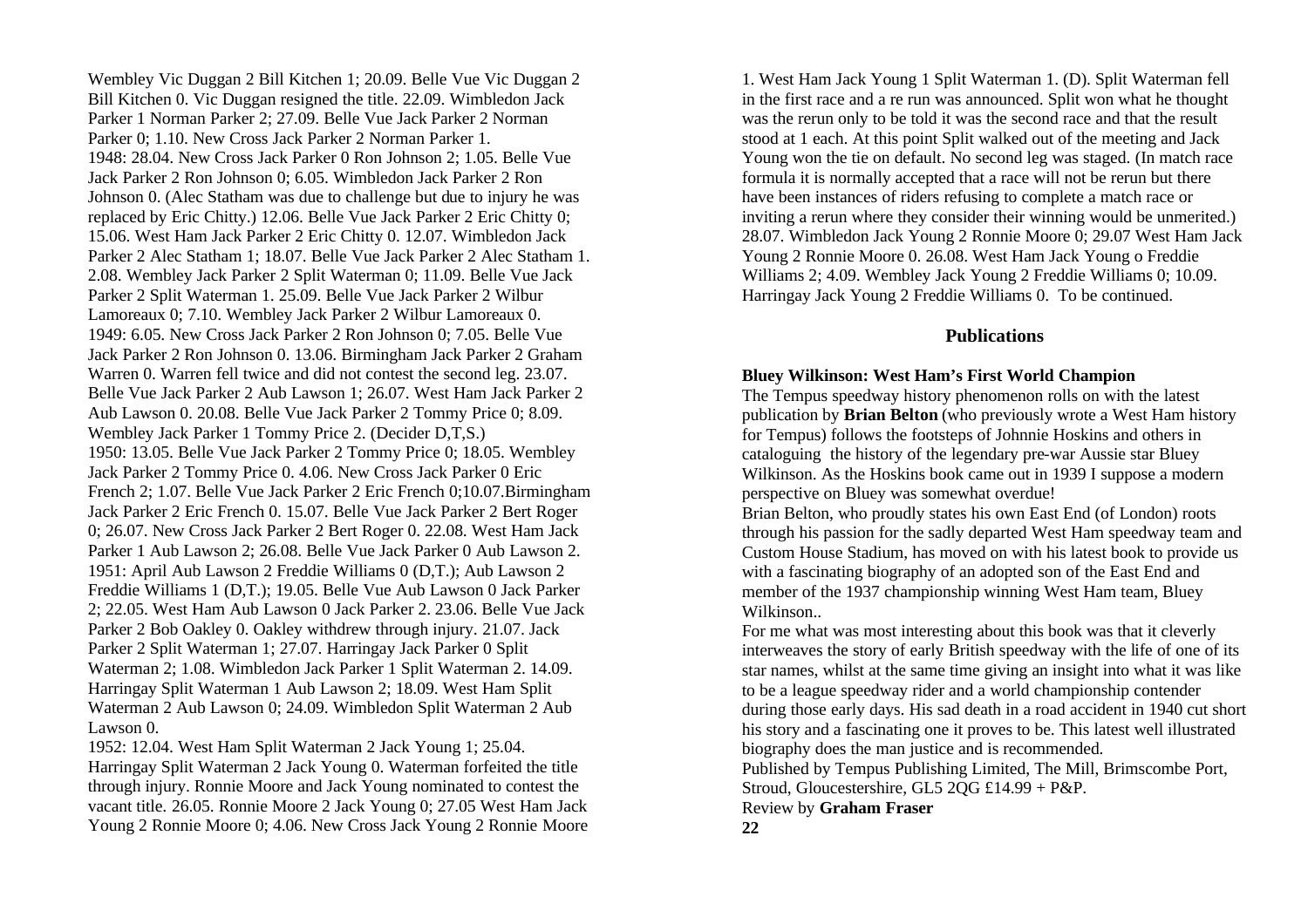#### **Kolstybb & methanol: Svensk speedway history**

Occasionally we come across a speedway history book not in the English language but which is obviously a well researched and produced addition to the speedway history library. This book in Swedish is obviously such a book. Hard-backed and with high quality paper, this is a very detailed history of Swedish speedway which looks predominantly at the performance of Swedish riders in world championships and in Swedish domestic league competitions, mainly in the post war era. In doing so it also provides details of Swedish League rider4 averages and non-Swedish rider performances in world championship and qualifying competitions, so would be of interest to World Championship historians too. **Anders Aberg** is a subscriber to The Speedway Researcher and runs a small Swedish speedway history society and this expensively prepared large format self-published book pays testimony to his passion for speedway, particularly in his home country. We have to admit that Swedish is not a language I would claim to understand but even so this book has enough photographs and statistics to interest most speedway fans. It is an expensive book but certainly one for the speedway historian and book collector. If any readers are interesting in buying a copy of the book from Anders in Sweden, please contact him via email on aaberg@telia.com or Kallstigen 5, S-139 33 Varmdo, Sweden Review by **Graham Fraser** 

#### **Historic Book Review**

**Peter Morrish** wrote British Speedway Leagues 1946 – 1964 and it was published in 1984 by the Midland Speedway Agency in both hardback and softback versions.

Many researchers are already aware of this invaluable book that preceeded the History of the British League book by Peter Oakes. Together these two books give an excellent history of post was British speedway up to the 1990s. Peter Morrish's book of 204 pages lists every rider who appeared in its years of coverage for teams competing in the following competitions – National league Divisions 1,2, $\&$  3, the Northern League, the Southern League, the Southern Area League, the Junior League, the National reserve League, the Provincial League and the Metropolitan League. It gives a season by season British speedway review, final tables and results grid, and rider points totals for each rider at each team. I am not aware of any other single publication which **23** 

provides such an overview for the 1946 to 1964 period all together in one book.

The late Maurice Jones' Speedway Survey League Tables books and Peter Jackson's Speedway Surveys National League Reviews of the post war period have all added greater detail to that available in Peter Morrish's book. Although the information in Peter's book was always available to be researched from speedway magazines and official speedway records his was the first to pull it all together. Despite this there is not a publication that provides a complete statistical record of all teams and riders in the post war era up to the formation of the British League in 1965. The information should all be out there waiting to be researched, pulled together and published. Until then Peter Morrish's book remains the nearest thing available.

Copies do still become available at Collectors Fairs and speedway memorabilia auctions form time to time – I was lucky enough to obtain a hardback and softback copy in this way – although beware, the softback copy has a habit of its pages starting to fall out of the binding, but given the scarcity of copies these days even that would be worth obtaining. If you see one, snap it up, you won't regret it. Review by **Graham Fraser**

### **Nearing the end of Volume Seven**

As ever we will be including a questionnaire with the renewal slips for Volume 8 and would welcome ideas for questions for our reader survey. Please let us have any burning questions you wish us to consider before the next publication deadline. As ever we are looking for contributions from you to keep us going as we don't want The Speedway Researcher to become the Editors' Soap Box as it sometimes feels like. On a personal note (Jim) I am getting along better with the PC but sometimes feel it could do more. Hopefully this edition will not disappear down the black hole that is the computer waste bucket requiring, as Volume 7 No. 2 did, a complete re-type at the  $24<sup>th</sup>$  hour.

**Deadline for the next edition is 31st January 2005 The Speedway Researcher is edited and published by : Graham Fraser Jim Henry 7 B Bruce Street 90 Greenend Gardens, Stirling, FK8 1PD Edinburgh, EH17 7QH 24 Tel: 01786 471992 Tel: 0131 664 7185**